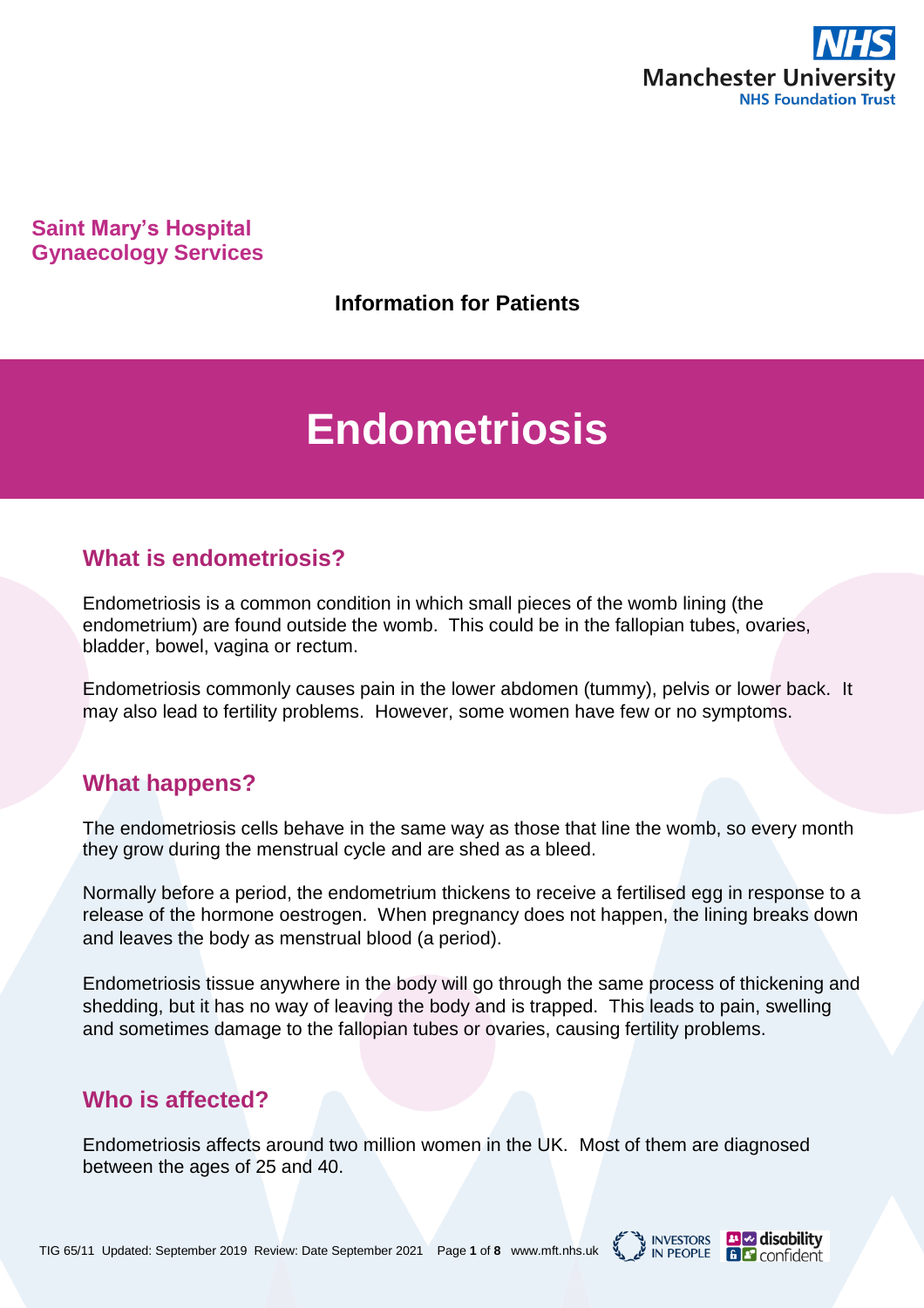

# **Outlook**

There is no known cure for endometriosis. It is a chronic (long-term) condition that can cause pain, lack of energy, depression and fertility problems. However, symptoms can be managed and fertility improved with pain medication, hormone treatment or surgery, so that the condition does not interfere with your daily life.

## **What are the symptoms of endometriosis?**

Symptoms of endometriosis vary from person to person. Some women have no symptoms. The most common symptoms include:

- Painful or heavy periods.
- Pain in the lower abdomen (tummy), pelvis or lower back.
- Pain during sexual intercourse.
- Bleeding between periods.
- Fertility problems.

The experience of pain varies between women. Most women with endometriosis get pain in the area between their hips and the tops of their legs. Some women have this all the time, while others only have pain during their periods, when they have sex or when they go to the toilet.

Other symptoms may include:

- Discomfort when urinating.
- Bleeding from your back passage (rectum).
- Bowel blockage (if the endometriosis tissue is in the intestines).
- Coughing blood (if the endometriosis tissue is in the lung).

How severe the symptoms are depends largely on where in your body the endometriosis is, rather than the amount of endometriosis you have. A small amount of tissue can be as painful as, or more painful than, a large amount.

### **When does it occur?**

Patches of endometrial tissue may be found:

- Around the ovaries.
- Around the fallopian tubes.
- On the outside of the womb.
- In the area between the rectum (back passage) and womb.



**B Confident**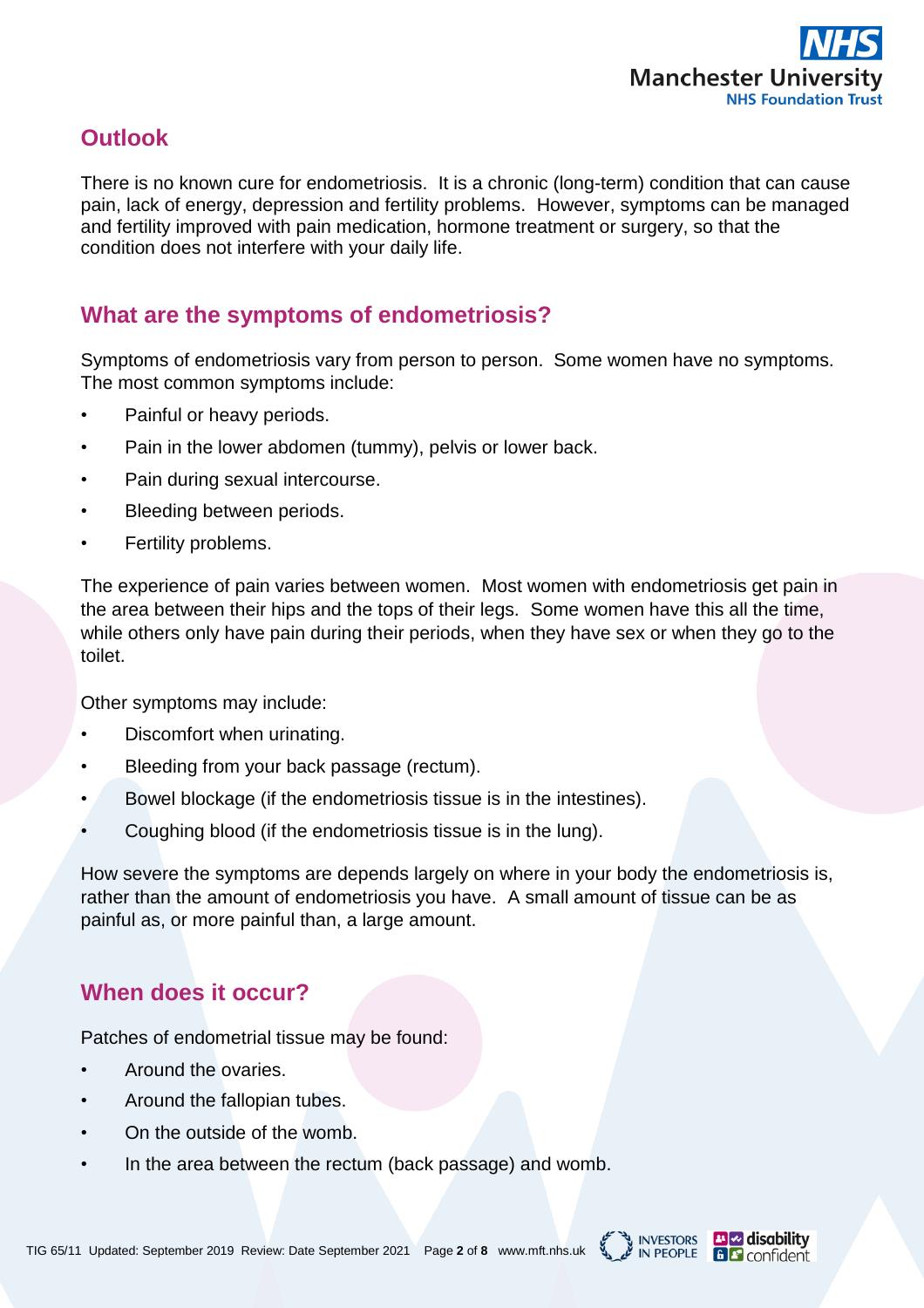

**INVESTORS EVER** disability

**BL** confident

**IN PEOPLE** 

- In the bowel.
- On the bladder.
- In the vagina.
- In the rectum.
- In the muscle layer of the wall of the womb.
- In scars from previous operations.
- In rare cases, in the skin, eyes, spine, lungs or brain.

### **Causes of endometriosis**

The exact cause of endometriosis is unknown, but there are a number of theories:

- Retrograde menstruation.
- Genetic predisposition.
- Spreading through the bloodstream or lymphatic system.
- Immune dysfunction.
- Environmental causes.
- Metaplasia.

It is likely that endometriosis is caused by a combination of genetic, immune system and hormonal factors.

### • **Retrograde menstruation**

Retrograde menstruation occurs when the womb lining (endometrium) flows backwards through the fallopian tubes and into the abdomen, instead of leaving the body as a period. This tissue then embeds itself onto the organs of the pelvis and grows.

It is thought that retrograde menstruation happens in most women, but that they are able to clear the tissue naturally without it becoming a problem. It is possible that this is how endometriosis occurs in some women.

Retrograde menstruation is the most commonly accepted theory for endometriosis. However, it does not explain why the condition can occur in women who have had a hysterectomy.

### • **Genetic disposition**

Endometriosis is sometimes believed to be hereditary, being passed down through the genes of family members. It is rare in women of African-Caribbean origin and is more common in Asian women than in white (Caucasian) women. This suggests that genes may be involved.

### • **Spreading through the bloodstream or lymphatic system**

Although it is not known how, endometriosis cells are believed to get into the bloodstream or lymphatic system (a network of tubes, glands and organs that is part of the body's defence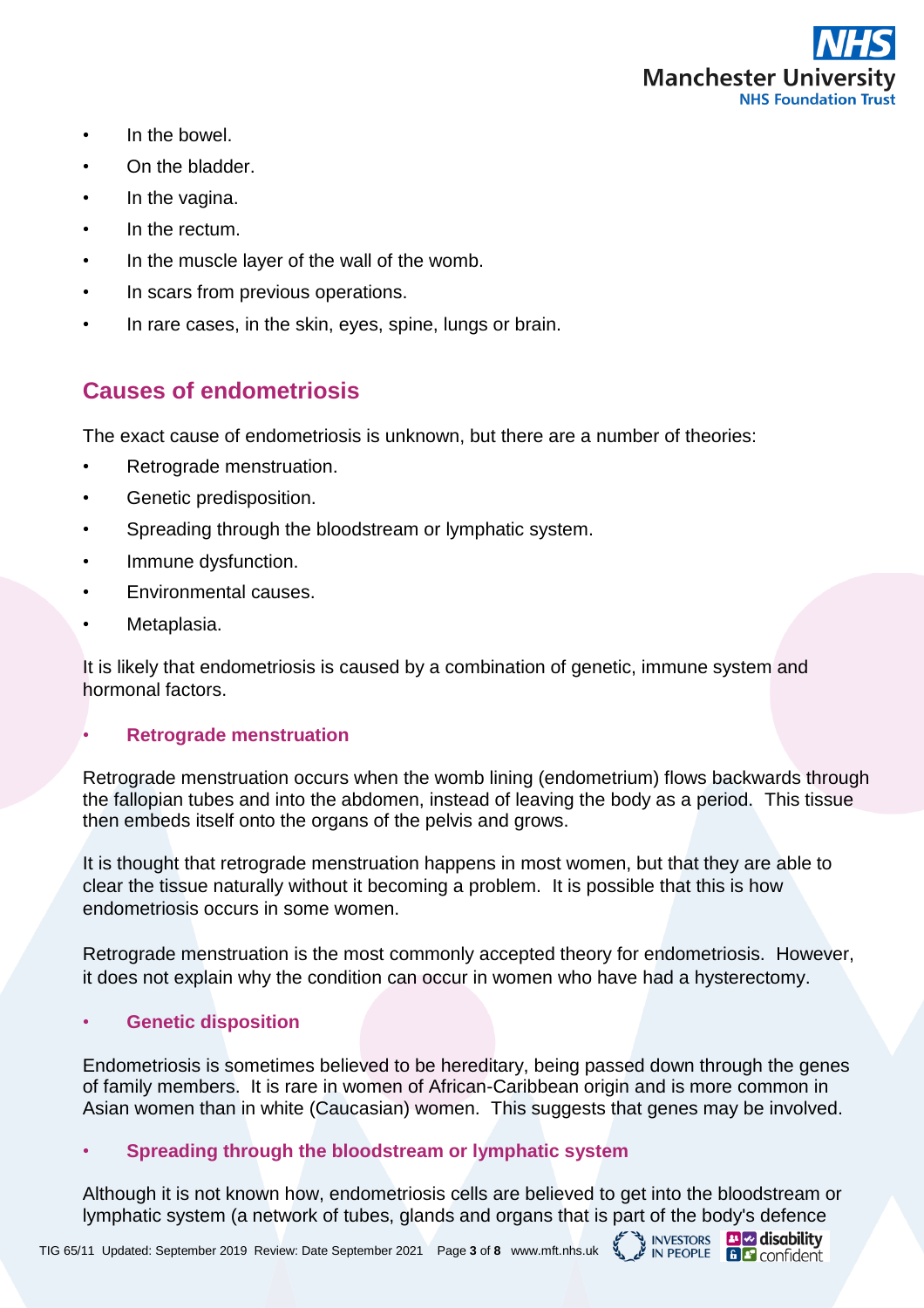

against infection). This theory could explain how, in very rare cases, the cells are found in remote places such as the eyes or brain.

### • **Immune dysfunction**

It is believed that some women's immune systems are not able to effectively fight off endometriosis. Many women with endometriosis are said to have lower immunity to other conditions. However, this may be a result of the endometriosis, rather than something that is caused by the disease.

### • **Environmental causes**

It is thought that endometriosis may be caused by certain toxins in the environment, such as dioxins (chemical byproducts) affecting the body and its immune system.

### • **Metaplasia**

Metaplasia is the process of one type of cell changing into another to adapt to its environment. It is this development that allows the human body to grow in the womb before birth.

It has been suggested that some adult cells retain the ability they had as an embryo to transform into endometrial cells.

### **Diagnosing endometriosis**

If your GP suspects that you have endometriosis, they will refer you to a gynaecologist (specialist) for a proper diagnosis.

Endometriosis can only be diagnosed with an examination called a laparoscopy.

### • **Laparoscopy**

For this procedure, you will be given a general anaesthetic (put to sleep) and a special viewing tube with a light on the end (a laparoscope) will be passed into your body. The laparoscope has a tiny camera that transmits images to a video monitor so that the specialist can view the endometriosis tissue.

The specialist will then either take a small sample (a biopsy) for laboratory testing or insert other surgical instruments to treat the endometriosis.

The area of your body where the laparoscope will be inserted depends on where the specialist thinks the endometriosis tissue is. Because many women have symptoms around their pelvis and lower abdomen (tummy), the laparoscope is usually inserted into the pelvis through the navel (belly button).

You can usually go home the same day as a laparoscopy.



**6** *P* confident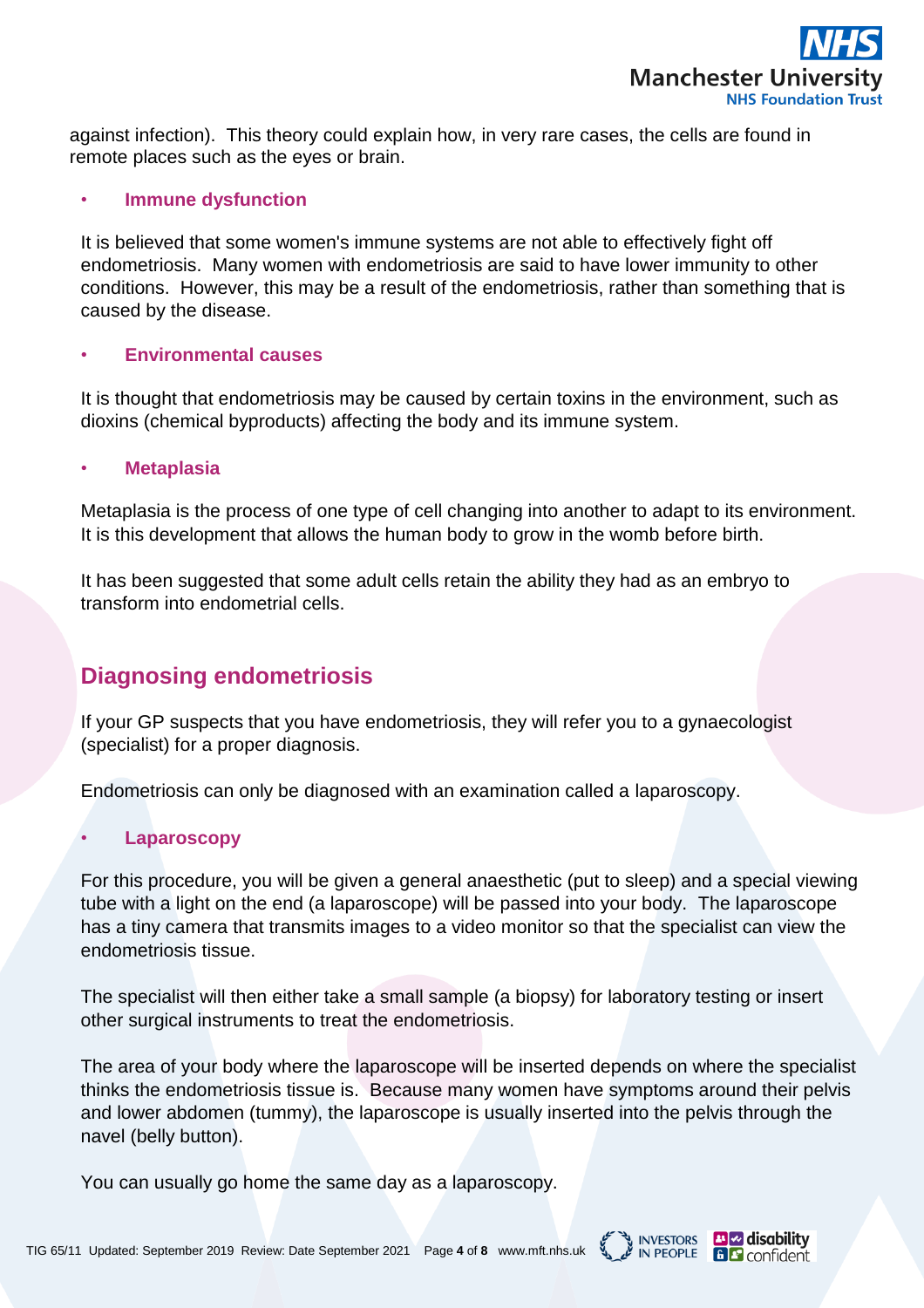

# **Treating endometriosis**

Endometriosis can be difficult to treat. The aim of treatment is to ease the symptoms so that the condition does not interfere with your daily life.

Therefore, treatment will be given to relieve pain, slow the growth of endometriosis, improve fertility or prevent the disease from coming back. The options are pain medication, hormone treatment and surgery.

## **Deciding which treatment**

Your gynaecologist will discuss the treatment options with you and outline the risks and benefits of each.

In deciding which treatment is right for you, you may wish to consider:

- Your age.
- Whether your main symptom is pain or difficulty getting pregnant.
- Whether you want to become pregnant (some treatments may stop you getting pregnant).
- How you feel about surgery.
- Whether you have tried any of the treatments before.

Treatment may not be necessary if your symptoms are mild and you have no fertility problems. In approximately one third of cases, endometriosis gets better by itself without treatment.

It is possible to keep an eye on symptoms and decide to have treatment if they get worse. Support from self-help groups can be very useful if you are learning to manage endometriosis.

### • **Pain medication**

Non-steroidal anti-inflammatories (NSAIDs), such as ibuprofen and naproxen, are usually the preferred treatment as they act against the inflammation (swelling) caused by endometriosis, as well as helping to ease pain and discomfort. It is best to take NSAIDs the day before (or several days before) you expect the period pain.

Paracetamol can be used to treat mild pain. It is not usually as effective as NSAIDs but may be used if NSAIDs cause any side effects, such as nausea, vomiting and diarrhoea.

Codeine is a stronger painkiller that is sometimes combined with paracetamol or used alone if other painkillers are not suitable. However, constipation is a common side effect, which may aggravate the symptoms of endometriosis.

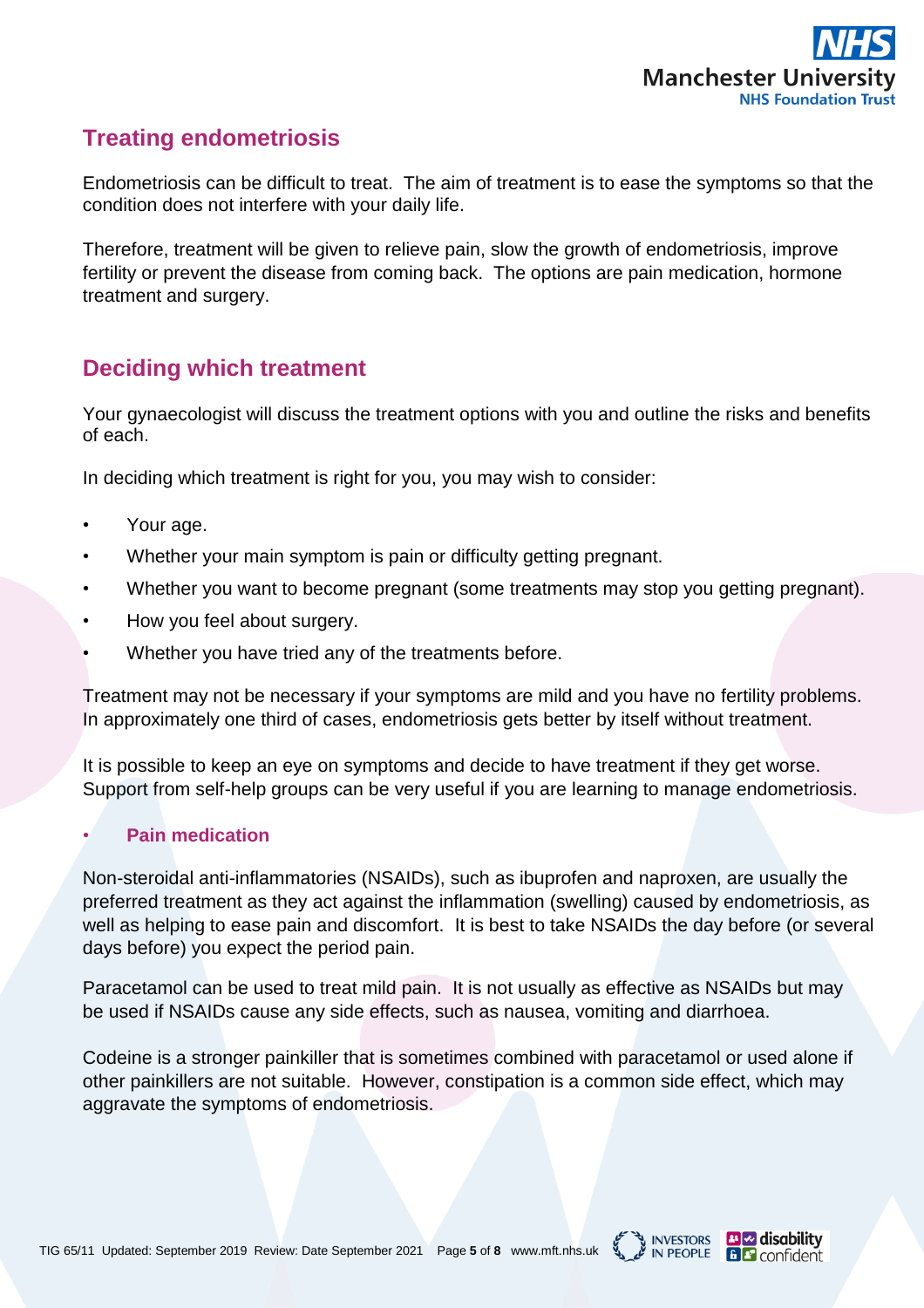

#### • **Hormone treatments**

Hormone treatments aim to limit or stop the production of oestrogen in your body. This is because oestrogen encourages endometriosis to grow and shed. Without exposure to oestrogen, the endometriosis tissue can be reduced, which helps to ease your symptoms. However, hormone treatment has no effect on adhesions ('sticky' areas of endometriosis), which can cause organs to fuse together, and cannot improve fertility. Hormone treatments stop the production of oestrogen by putting you in either an artificial state of pregnancy or an artificial state of menopause, which stops your periods.

Once your periods have stopped, the endometriosis is no longer aggravated. However, it is important to note that most of these treatments are not contraceptives.

There are four broad types of hormone-based treatment:

- Progestogens.
- Antiprogestogens.
- The combined oral contraceptive pill.
- Gonadotrophin-releasing hormone (GnRH) analogues.

#### **Progestogens**

Progestogens are synthetic hormones that behave like the natural hormone progesterone. They stop eggs from being released (ovulation), which can help to shrink endometriosis tissue. However, they can have side effects such as bloating, mood changes, irregular bleeding and weight gain.

Drug names include medroxyprogesterone acetate, dydrogesterone and norethisterone.

The Mirena intrauterine system (a T-shaped contraceptive device that fits into the womb and releases progestogen) has been successfully used for the treatment of endometriosis.

#### **Antiprogestogens**

Also known as testosterone derivatives, antiprogestogens are synthetic hormones that bring on an artificial menopause by decreasing the production of oestrogen and progesterone. Side effects can include weight gain, acne, mood changes and the development of masculine features (hair growth and deepening voice).

Drug names include danazol and gestrinone. Gestrinone has fewer unpleasant side effects.



**B** disability

**6** *<u>a</u>* confident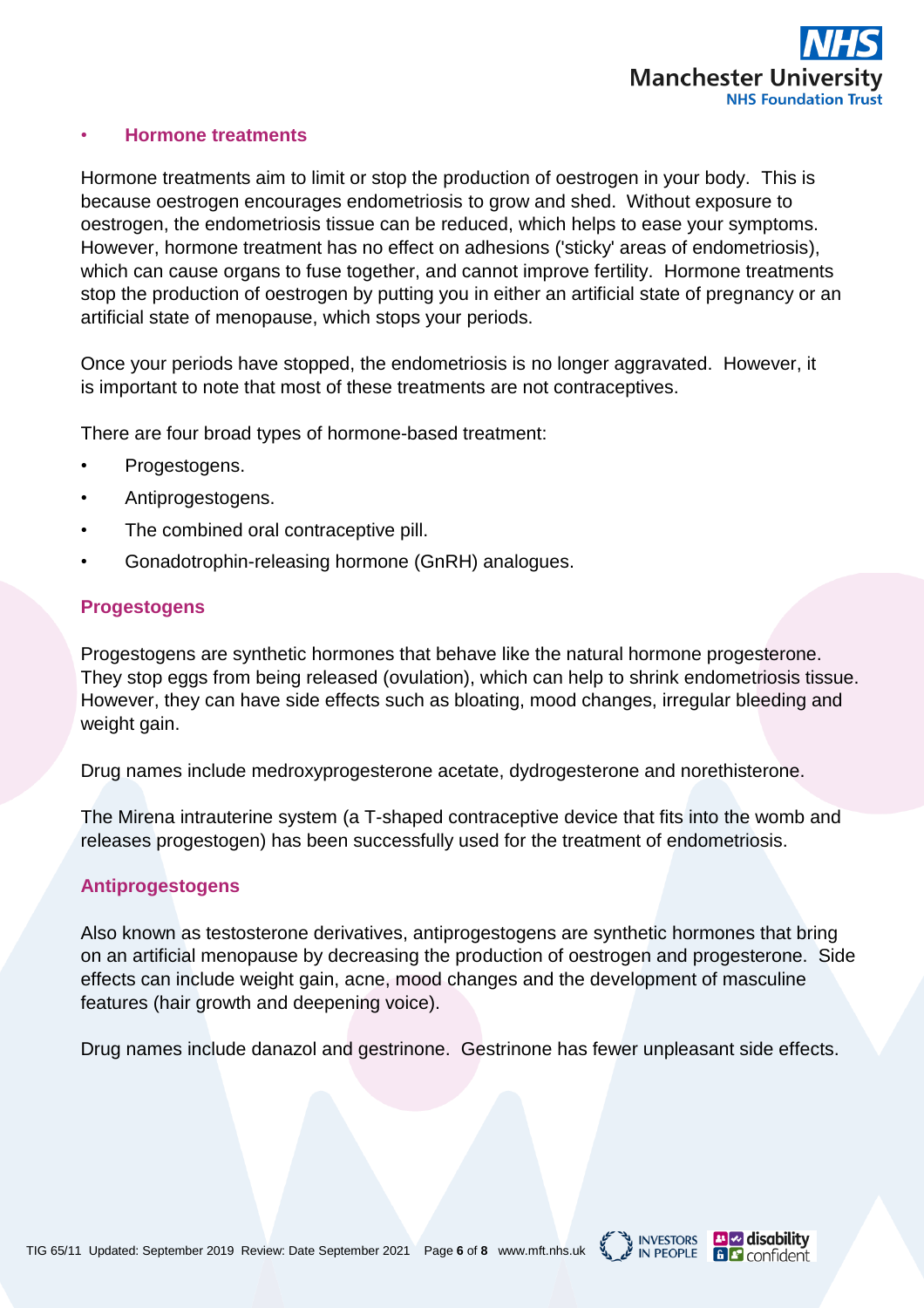

INVESTORS **The disability**<br>IN PEOPLE **B** Confident

### **Combined oral contraceptive pill**

The combined contraceptive pill contains the hormones oestrogen and progestogen. They are useful in relieving milder symptoms of pelvic pain and painful periods; they can also be used over long periods of time. They stop eggs being released (ovulation) and make periods lighter and less painful. These contraceptives can have side effects, but you can try different brands until you find one that suits you. It may be recommended from your specialist to take the pill for 3 months without a break and this is to minimise bleeding helping the symptoms related to bleeding, it is safe to take these tablets without a monthly break.

### **Gonadotrophin Releasing Hormone (GnRH)**

GnRH analogues are synthetic hormones that bring on a temporary menopause by reducing the production of oestrogen. Prostap and Zoladex are the most commonly used GnRH analogues. They're sometimes given before surgery to help reduce the amount of endometrial tissue. They're also given as a form of long-term medical management. Your specialist will discuss the benefits of hormonal replacement therapy (HRT) with you to help manage the side effects of GnRH. The injections are given either every 4 or 12 weeks at either your hospital or GP practice. GnRH analogues are not licensed as a form of contraception, so you should still use contraception while using them.

#### • **Surgery**

Surgery can be used to remove or destroy areas of endometriosis tissue, which can help improve symptoms and fertility. The kind of surgery you have will depend on where the tissue is. The options are:

- Laparoscopic surgery (the most commonly used and least invasive technique).
- Laparotomy.
- Hysterectomy.

Any surgical procedure carries risks. You should discuss these with your surgeon.

#### **Laparoscopic surgery**

During a laparoscopy (a surgical procedure to gain access to the inside of your pelvis), endometriosis tissue can be destroyed or cut out using delicate instruments that are inserted into the body. This is also known as keyhole surgery.

Laparoscopy is now commonly used to diagnose and treat endometriosis. All grades of endometriosis can be successfully treated with this minimally invasive technique (where only small cuts are needed to insert the instruments). Heat, a laser or an electric current may be applied to destroy the patches of tissue.

Endometriomas (ovarian cysts formed as a result of endometriosis) can also be easily treated using this technique, which can be used alongside medication such as GnRH analogues.

Although this kind of surgery can relieve your symptoms, they can sometimes recur, especially if some endometriosis tissue is left behind at the time of surgery.